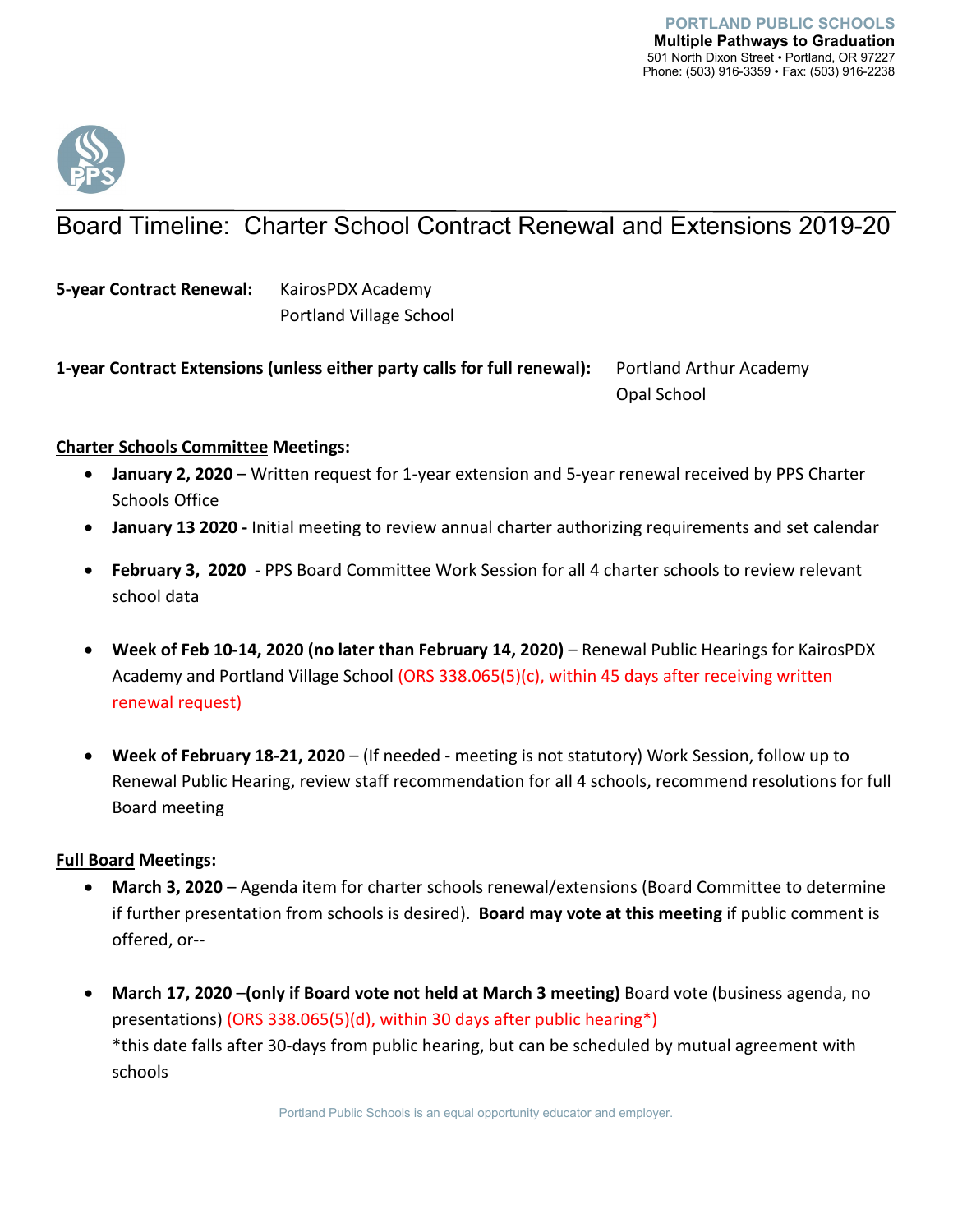

# **Board of Education Informational Report**

## **MEMORANDUM**

| Date:    | February 3, 2020                                                                         |
|----------|------------------------------------------------------------------------------------------|
| To:      | Members of the Board of Education, Charter Schools and Alternative Programs<br>Committee |
| From:    | Korinna Wolfe, Area Senior Director, Multiple Pathways to Graduation                     |
| Subject: | Portland Arthur Academy Charter School Extension Request                                 |

Portland Arthur Academy Charter School is a K-5 charter school in SE Portland, currently enrolling 175 students. The school uses a research-based, Direct Instruction model that focuses students through a highly organized, incremental curriculum and ensures they master each skill before moving on to the next. Portland Arthur Academy is one of six Arthur Academies in the greater Portland area, which share common curriculum, a single board of directors, and a central administrative office.

Portland Arthur Academy Charter School ("PAA") is currently operating under a five-to-ten-year "flexible" agreement (described below), the fourth extension of which terminates on June 30, 2020. This is the ninth year of the contract, and the PPS Board and the school need to agree to either extend the contract by one year or initiate a full renewal process. PAA has requested that its contract be extended by one year, as per Section J of its contract with PPS.

The PPS Charter Schools Office submits the attached 2018-19 Oregon Report Card and 2018-19 Performance Framework and Report Summary for Portland Arthur Academy in review of its academic performance, fiscal management, organizational stability, adherence with all applicable state laws, and compliance with all terms of the charter contract. The Charter Schools Office found no areas of statutory or compliance concern in its review.

Charter schools, as schools of choice, continue to work to attract a student population that is reflective of the District's population. Portland Arthur Academy enrollment reflects this trend, though the school has some success in this work; 10% of its students are Ever English Learners (compared to 10.5% District k-5), 27% are Economically Disadvantaged (compared to 32.8% District k-5), 20.6% are Historically Underserved Races/Ethnicities (compared to 31.1% District k-5), and 65% are White (compared to 58.5% District k-5). PAA has posted translated enrollment information as well as made hard copy brochures available in all the District supported languages to broaden its outreach to English Language Learners. PAA continues to focus on outreach in historically underserved communities.

Attachments:

- o 2018-19 Oregon Report Card
- o Portland Arthur Academy 2018-19 Performance Framework and Report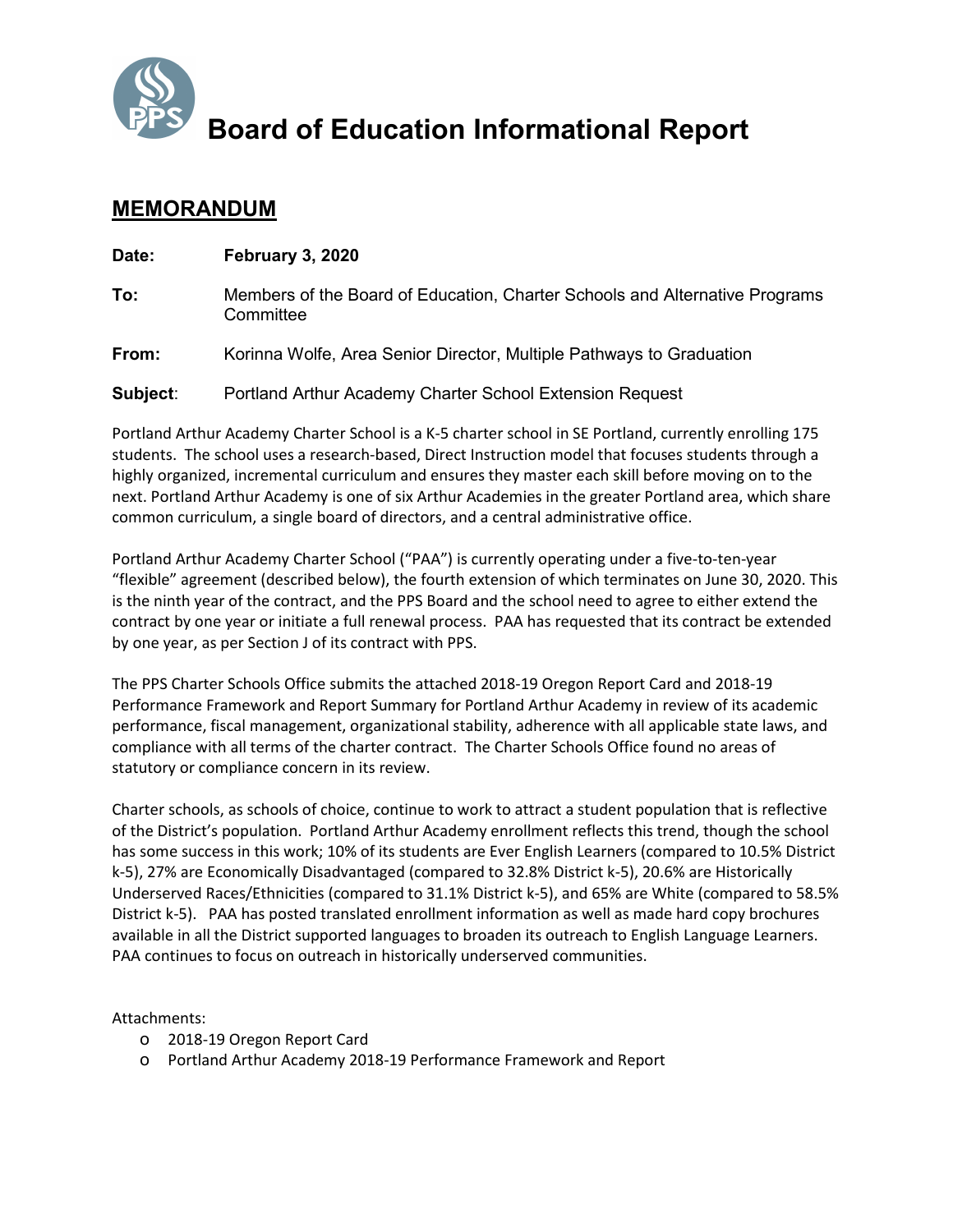

# **Board of Education Informational Report**

## **MEMORANDUM**

| Date:    | <b>February 3, 2020</b>                                                               |
|----------|---------------------------------------------------------------------------------------|
| To:      | Members of the Board of Education, Charter Schools and Alternative Programs Committee |
| From:    | Korinna Wolfe, Area Senior Director, Multiple Pathways to Graduation                  |
| Subject: | <b>Charter Schools Renewals</b>                                                       |

This memorandum provides a brief explanation of the charter school renewal purpose and criteria.

Sponsors of charter schools in Oregon are responsible for evaluating charter school performance and determining whether or not to renew the contract of the charter school based on its compliance with the law and the contract, and its performance in three domains: academic, financial, and organizational.

The National Association of Charter School Authorizers (NACSA) recommends in its *Principles & Standards for Quality Charter School Authorizing* that a formal renewal application be used as part of a fair and transparent process. This renewal application ensures that all charter schools entering the renewal process have an equal opportunity to present data and information relevant to their request for contract renewal. It also ensures that the renewal decision is based on the renewal criteria specified in ORS 338.065 and OAR 581-026-0400.

Charter school renewal evaluation includes a review of annual performance reports, annual financial audits, annual site visit, and any other information mutually agreed upon by the sponsor and the charter school. The annual Performance Framework and Report is the tool used to formalize this review.

### **ORS 338.065: Charter Schools Renewal Criteria**

(8)(a) The sponsor shall base the charter renewal decision on a good faith evaluation of whether the public charter school:

(A) Is in compliance with this chapter and all other applicable state and federal laws;

(B) Is in compliance with the charter of the public charter school;

 (C) Is meeting or working toward meeting the student performance goals and agreements specified in the charter or any other written agreements between the sponsor and the public charter school governing body;

 (D) Is fiscally stable and has used the sound financial management system described in the proposal submitted under ORS 338.045 and incorporated into the written charter under this section; and

(E) Is in compliance with any renewal criteria specified in the charter of the public charter school.

 (b) The sponsor shall base the renewal evaluation described in paragraph (a) of this subsection primarily on a review of the public charter school's annual performance reports, annual audit of accounts and annual site visit and review as required by ORS 338.095 and any other information mutually agreed upon by the public charter school governing body and the sponsor. [1999 c.200 §8; 2005 c.522 §1; 2009 c.691 §10; 2011 c.695 §4; 2013 c.136 §1; 2013 c.265 §8]